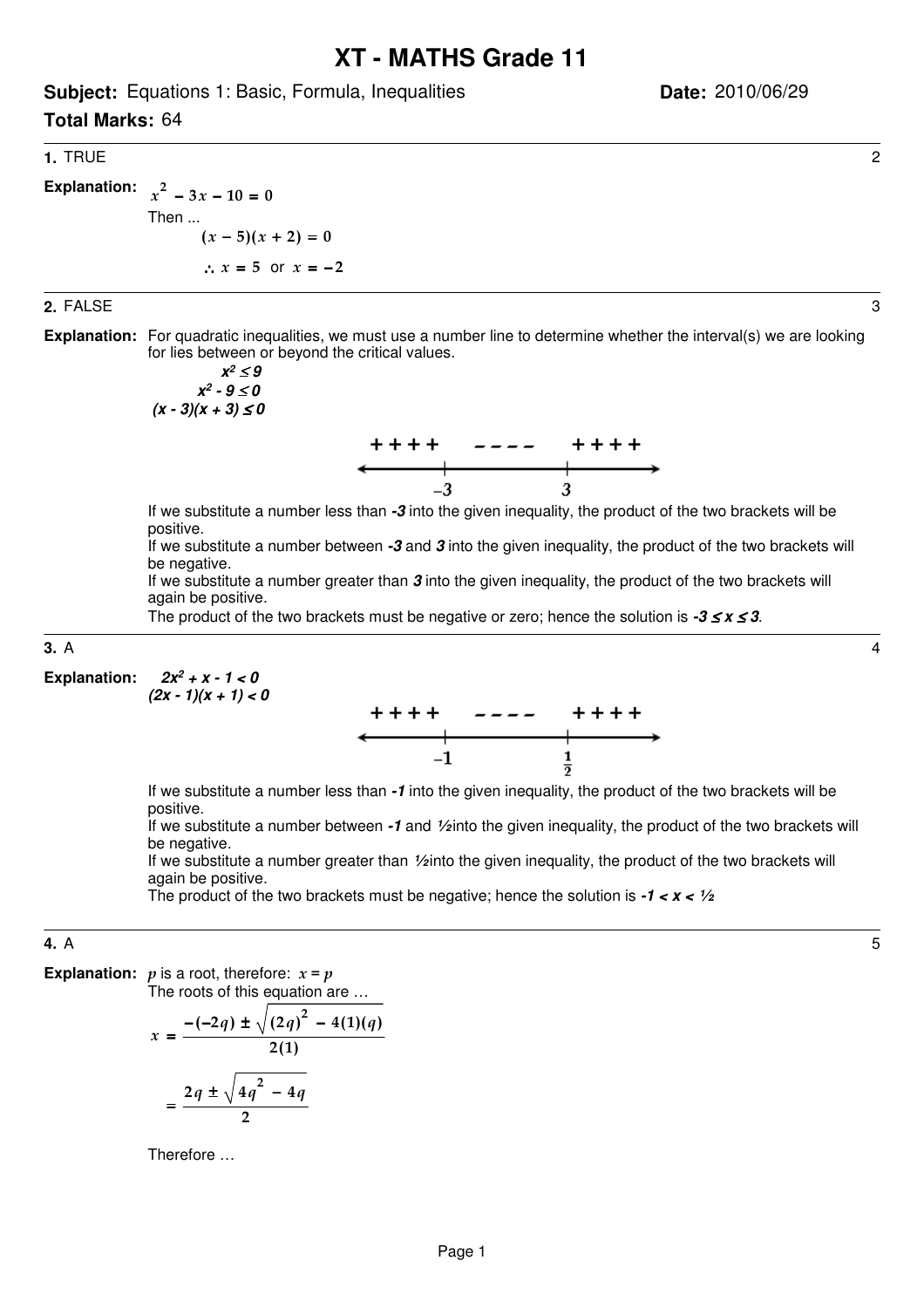$$
p = \frac{2q \pm \sqrt{4q^2 - 4q}}{2}
$$

$$
= \frac{2q \pm \sqrt{4(q^2 - q)}}{2}
$$

$$
= \frac{2q \pm 2\sqrt{q^2 - q}}{2}
$$

$$
= q \pm \sqrt{q^2 - q}
$$

**5.** A 6

**Explanation:**

 $(x^{2} - 4)^{2} = 9x^{2}$ 

Taking the square root on both sides :

$$
\sqrt{(x^2 - 4)^2} = \pm \sqrt{9x^2}
$$

$$
x^2 - 4 = \pm 3x
$$

Therefore:

$$
x^{2} - 4 = 3x
$$
 or 
$$
x^{2} - 4 = -3x
$$
  

$$
x^{2} - 3x - 4 = 0
$$

$$
(x + 1)(x - 4) = 0
$$

$$
x = -1; x = 4
$$
 or 
$$
x^{2} + 3x - 4 = 0
$$

$$
(x - 1)(x + 4) = 0
$$

$$
x = 1; x = -4
$$

Here's another route you could have tried:

 $(x^2 - 4)^2 = 9x^2$  $x^4 - 8x^2 + 16 = 9x^2$  $x^4 - 17x^2 + 16 = 0$  $(x^2 - 16)(x^2 - 1) = 0$  $(x - 4)(x + 4)(x - 1)(x + 1) = 0$  $x = 4$ ,  $x = -4$ ,  $x = 1$ ,  $x = -1$ 

 $\approx 0,19$  or  $-0,86$ 

**6.** 0; 2 2; 0  $x = 0$  or  $x - 2 = 0$  $x = 0$   $x =$ Explanation:  $x(x-2) = 0$  $x = 2$ **7.** 0,19; -0,86  $-0,86$ ;  $0,19$  $2 \pm \sqrt{2^2 - 4(3)(-1/2)}$  $x = \frac{y}{2(3)}$  $2 \pm \sqrt{10}$ 6  $=\frac{-2\pm\sqrt{2^2-4(3)(-1)}}{2}$  $=$  $\frac{-2\pm}{}$ **Explanation:**

5

2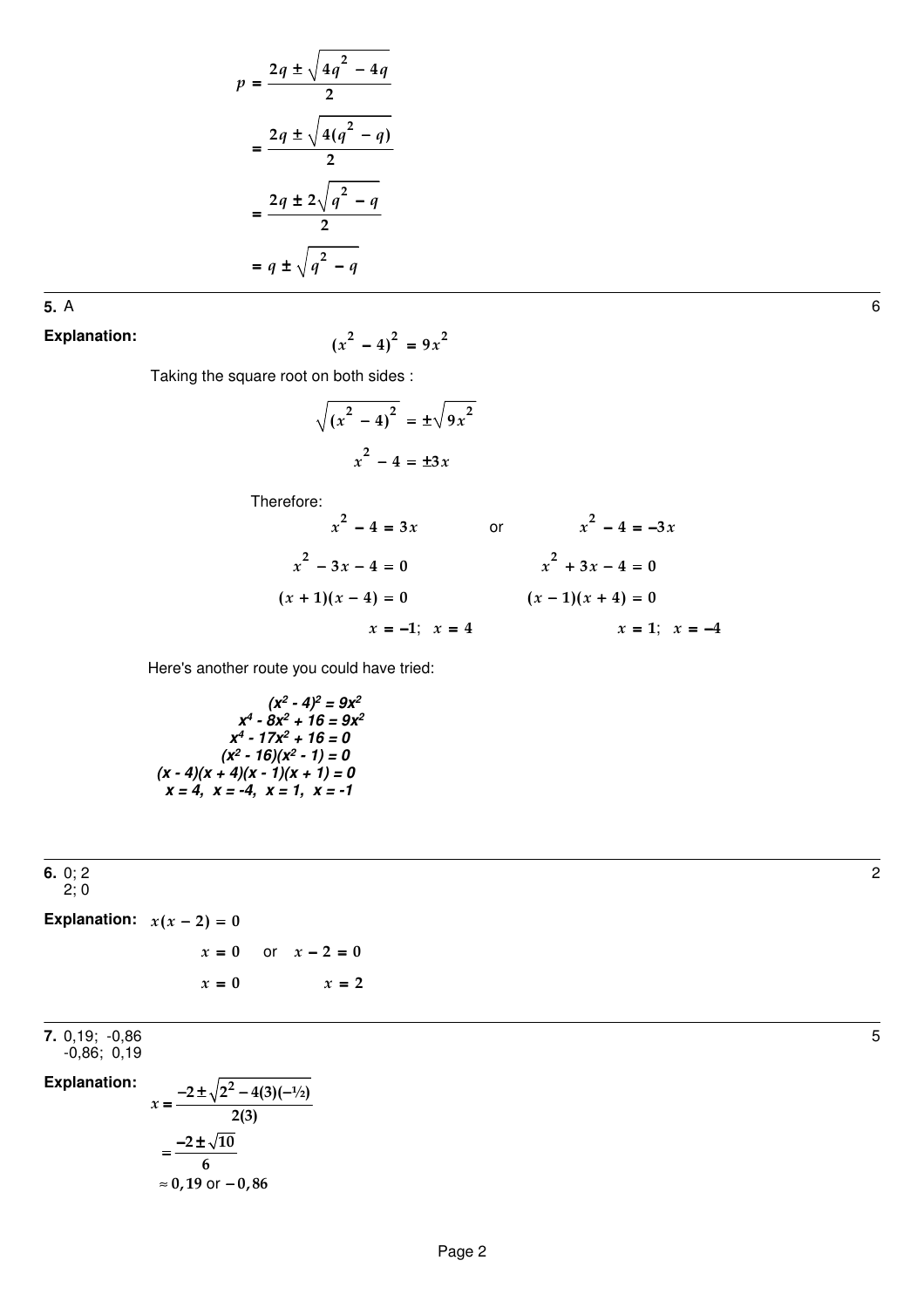4

3

**8.** 1; 0  $0:1$ 

 $3x(x^2 - 2x + 1) = 0$  $3x(x-1)(x-1) = 0$  $3x^3 - 6x^2 + 3x = 0$  Therefore …  $x = 0$  or  $x = 1$ **Explanation:**

**9.** -1 - 1

**Explanation:** Rewrite the equation as:

$$
(x-2)^3 = -27
$$

Taking the cube root :

 $x - 2 = -3$ 

 $x = -1$ 

**10.** (1) quadratic 4 (2 per answer)

(2) **2x<sup>2</sup> + 5x - 3 = 0**

Explanation: • An equation in which the highest power of the variable is one, is called a linear equation.

- An equation in which the highest power of the variable is two, is called a quadratic equation.
- An equation in which the highest power of the variable is three, is called a cubic equation.

This equation has 2 as its highest power, therefore the equation is a quadratic equation.

Standard form for a quadratic equation is  $ax^2 + bx + c = 0$ . The first step is to collect all terms on one side, with zero on the other side:  $3 - 2x^2 - 5x = 0$ 

The next step is to arrange the terms in descending powers of x:

$$
-2x^2 - 5x + 3 = 0
$$

This answer is acceptable for standard form, but it is not one of the options given. Multiply every term through by -1:  $2x^2 + 5x - 3 = 0$ 

**11.** (1) **-3**  $\le x \le 0$  8

(2) **-4** ≤ **x** ≤ **1**

$$
(3) x \le -3
$$

**Explanation:**



If we substitute a number less than **-3** into the given inequality, the product of the two brackets will be positive.

If we substitute a number between **-3** and **0** into the given inequality, the product of the two brackets will be negative.

If we substitute a number greater than **0** into the given inequality, the product of the two brackets will again be positive.

The product of the two brackets must be negative or zero; hence the solution is **-3** ≤ **x** ≤ **0.**

2.  $x(x + 3) \le 4$ **x**  $x^2 + 3x - 4 \le 0$ Standard form (zero on one side)  $(x + 4)(x - 1) \le 0$  Factorise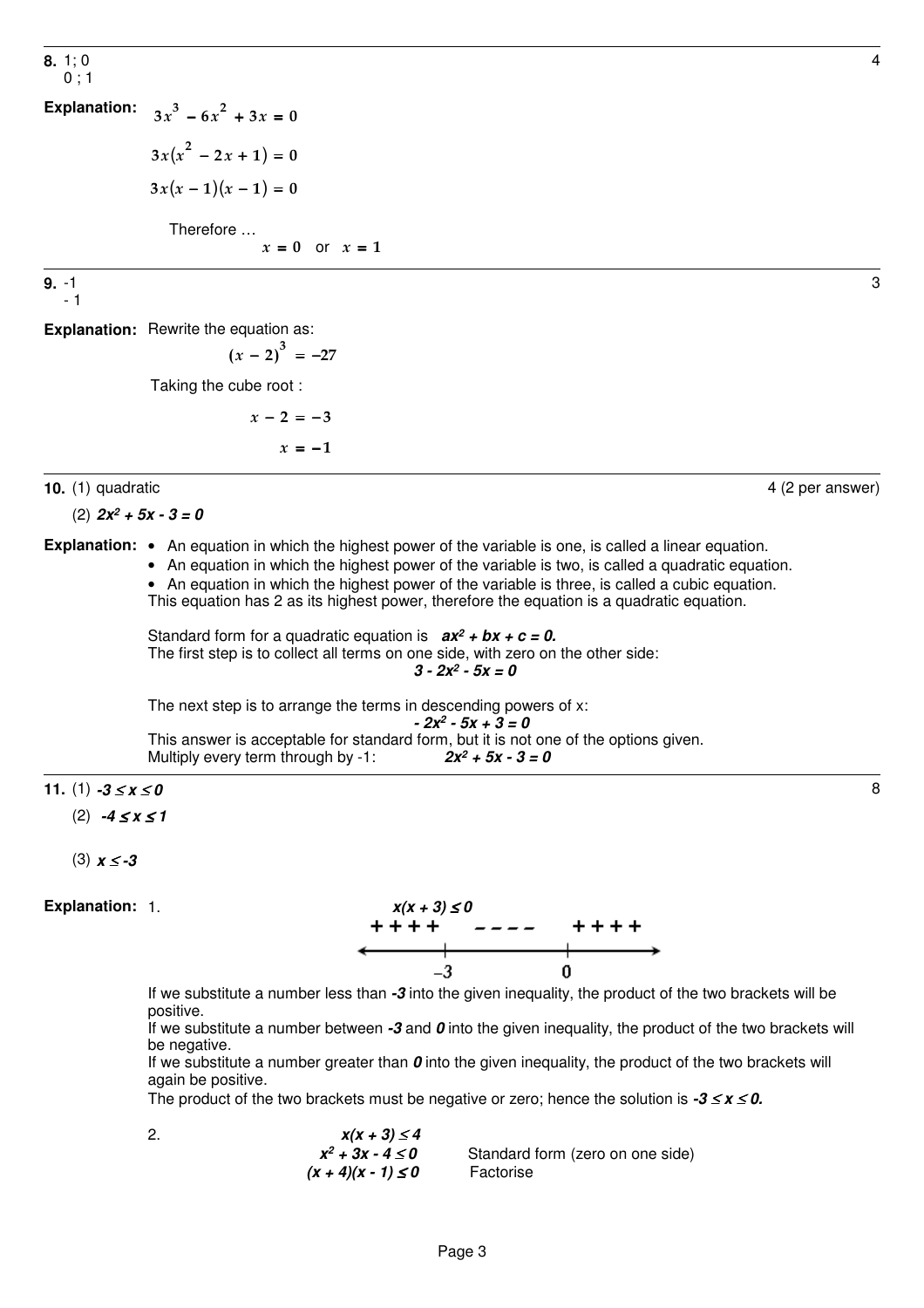

If we substitute a number less than **-4** into the given inequality, the product of the two brackets will be positive.

If we substitute a number between **-4** and **1** into the given inequality, the product of the two brackets will be negative.

If we substitute a number greater than **1** into the given inequality, the product of the two brackets will again be positive.

The product of the two brackets must be negative or zero; hence the solution is **-4** ≤ **x** ≤ **1.**

3. **x 2 (x + 3)** ≤ **0**

 $x<sup>2</sup>$  is always positive or zero, as it is a perfect square.

 That means that for a product in the given inequality that is negative or zero, the second bracket must be negative or zero.

$$
(x+3) \le 0
$$
  

$$
x \le -3
$$

## **12.** (1) 5 2

 $(2) - 1$ 

Write the equation in the form  $ax^2 + bx + c = 0$ : **Explanation:**

$$
-3x^2 + 5x = 1
$$

$$
-3x^2 + 5x - 1 = 0
$$

Then :  $a = -3$ ,  $b = 5$  and  $c = -1$ 

But you could divide the equation by  $-1$ :

$$
3x2 - 5x + 1 = 0
$$
  
Then:  $a = 3$ ,  $b = -5$  and  $c = 1$ 

**13.** (1) ± 3 6

 $(2) \pm 5$ 

 $(3) \pm 4$ 

**Explanation:** The solution of  $px^2 + qx + r = 0$  will be:

$$
x = \frac{-q \pm \sqrt{q^2 - 4pr}}{2p}
$$

But it is given that 
$$
x = \frac{5 \pm \sqrt{25 - 4(12)}}{6}
$$

which could also be written as 
$$
x = \frac{5 \pm \sqrt{25 - 4(12)}}{6}
$$
 or as  $x = \frac{-5 \pm \sqrt{25 - 4(12)}}{-6}$ .

Therefore :

$$
\frac{-q \pm \sqrt{q^2 - 4pr}}{2p} = \frac{5 \pm \sqrt{25 - 4(12)}}{6}
$$
 or 
$$
\frac{-q \pm \sqrt{q^2 - 4pr}}{2p} = \frac{-5 \pm \sqrt{25 - 4(12)}}{-6}
$$

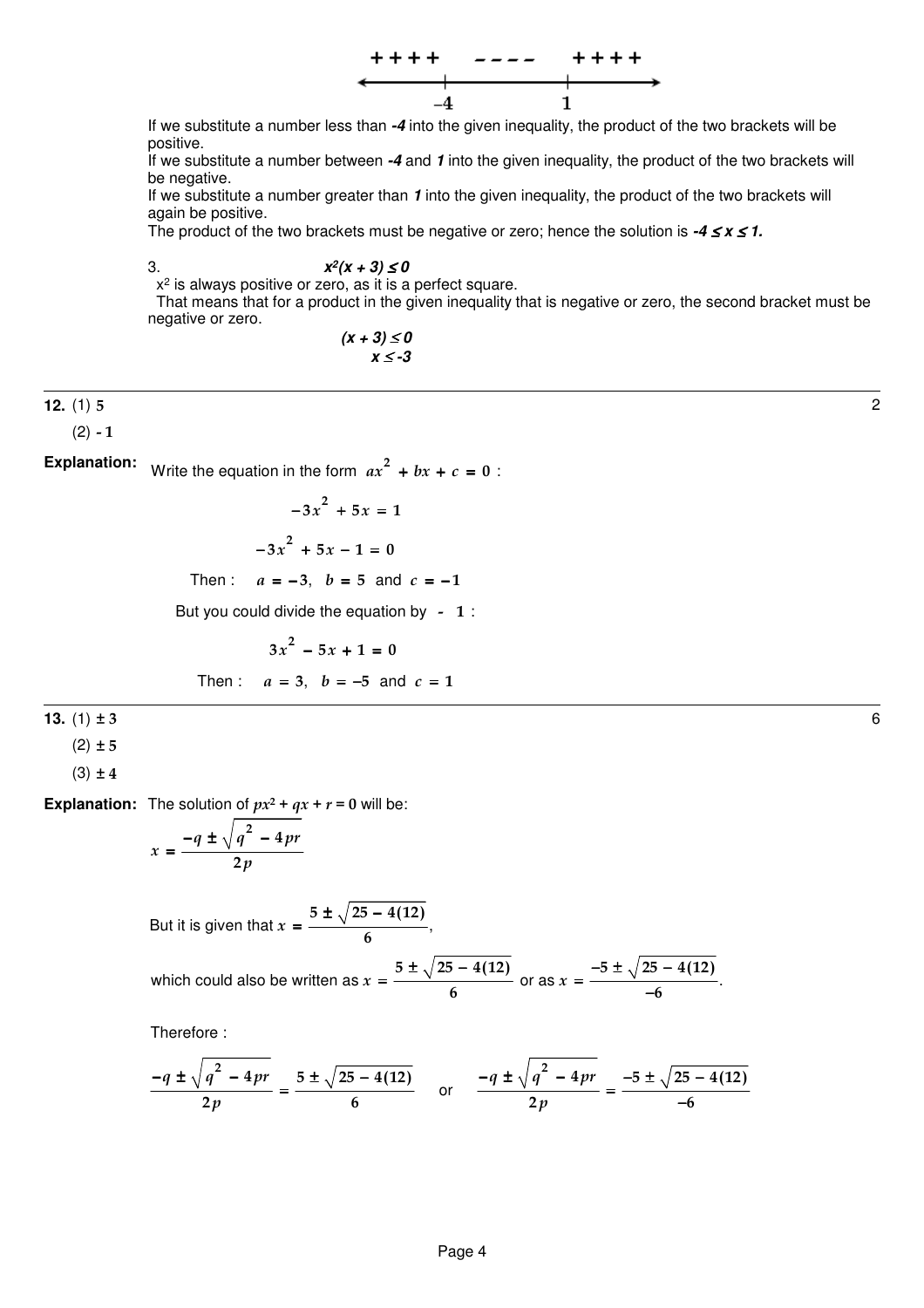first term of the discriminant :  $q^2 = 25$  $\therefore$   $q = \pm 5$ 

second term of the discriminant :  $-4pr = -4(12)$ 

 $\therefore$  pr = 12

**If**  $q = -5$ **:** 

Then the first term of the numerator will be:  $-a = 5$ This will give the option  $x = \frac{y}{x}$ .  $5\pm\sqrt{25-4(12)}$  $x = \frac{0}{\sqrt{6}}$ ± √25 – = Therefore, the denominator must be equal to 6:  $2p = 6$  $p = 3$ and together with the second term of the discriminant:  $pr = 12$  $3r = 12$  $r = 4$ 

Therefore,  $p = 3$ ;  $q = -5$ ;  $r = 4$ .

**If**  $q = 5$ **:** 

Then the first term of the numerator will be:  $-b = -5$ This will give the option  $x = \frac{y}{x}$ .  $5 \pm \sqrt{25 - 4(12)}$  $x = \frac{6}{-6}$ −5 ± √25 − = <sup><del>− − √ −</del></sup> Therefore, the denominator must be equal to -6:  $2p = -6$ 

 $p = -3$ 

and together with the second term of the discriminant:

$$
pr = 12
$$

$$
-3r = 12
$$

$$
r = -4
$$

Therefore,  $p = -3$ ;  $q = 5$ ;  $r = -4$ .

All the possible values of the unknowns are therefore  $p = \pm 3$ ,  $q = \pm 5$  and  $r = \pm 4$ .

**14.** 0; 2  $0$  ; 2 2; 0  $2^{\frac{1}{2}}$  : 0  $x = 0$  or  $x = 2$  $(5x-1)(x-1) = (x + 1)^2$  $5x^{2} - 6x + 1 = x^{2} + 2x + 1$  $4x^2 - 8x = 0$  $4x(x - 2) = 0$ **Explanation:**

5